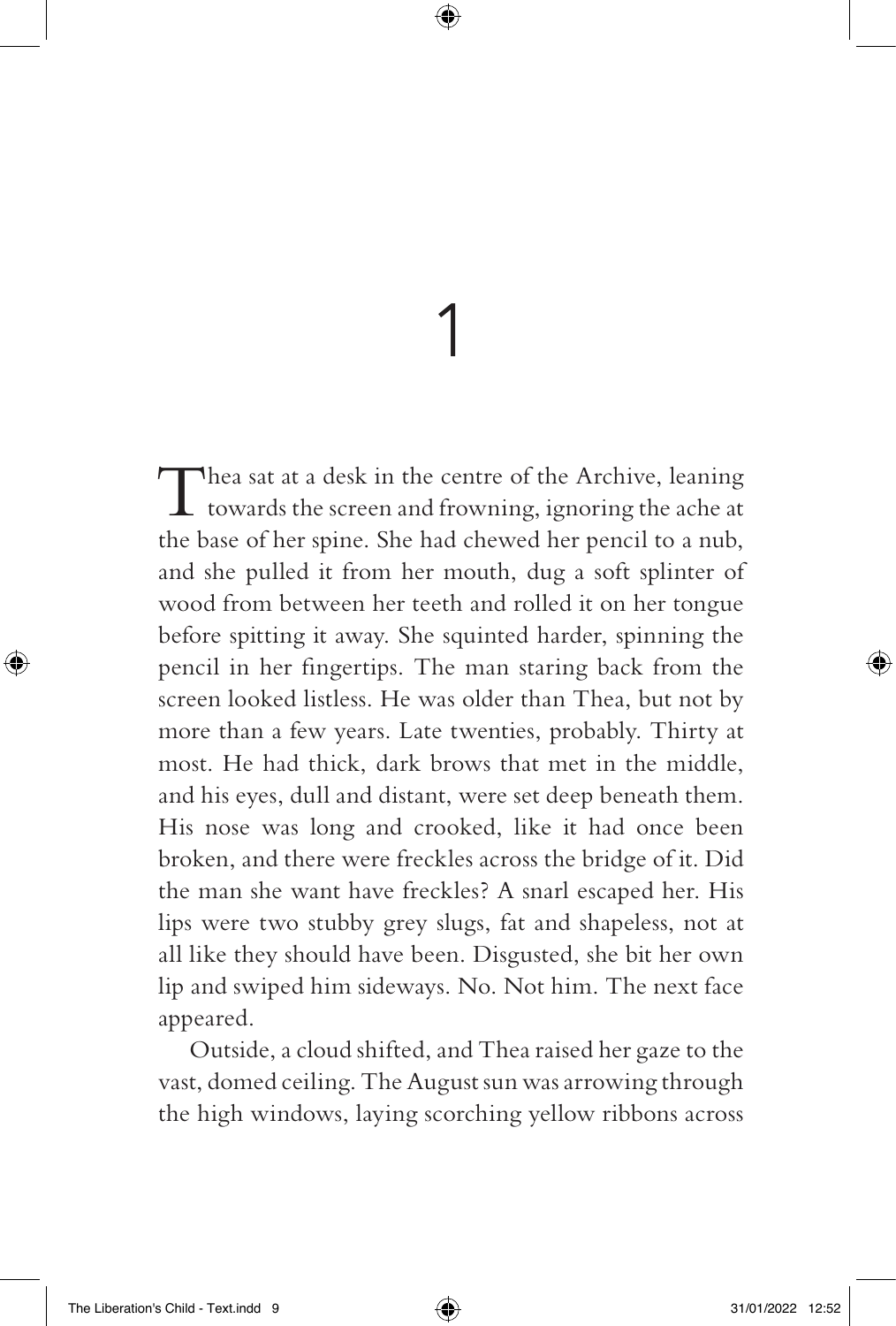the floor and illuminating the rows of silent figures where they sat shoulder to shoulder along benches that fanned like bicycles spokes from the middle of the circular hall. Heat struck hard with the light, and she wiped her face on her fraying sleeve then tapped her watch, waking it. Her stomach twisted. Already, she'd been three hours. She rubbed her thumb over the smudged glass and dismissed the messages that had stacked up. She was damned if she was giving Springer a second of thought today.

Her eyes slipped back to the benches and the people absorbed in their miserable tasks. They were raking through the faces of the missing and the dead, the condemned and the condemners, all dumped together and decaying into one. The Archive was no different from the graves that pocked the landscape. From Newcastle to Norfolk, Cardiff to Cornwall, excavation of the communal pits was finally complete – leaving gaping cavities in the dry months and mud-brown lakes in winter – and the world's largest ever DNA identification programme was underway. Almost every UK citizen who survived the FEB era – those four catastrophic years of Free and Equal Britain that followed the election – had submitted their genetic profile in the hope of finding answers about the people they loved most, but the painstaking task of making matches was still decades from being done. Now, fifteen years after FEB's demise, those too old, sick or desperate to wait for official results came, like Thea, to the British Museum's old Reading Room to trawl the photographs, prison logs and scans of scrappy, hand-scrawled confessions. So many people had wanted to enter on the day it first opened that the riot spread through half of London. The UN was forced to use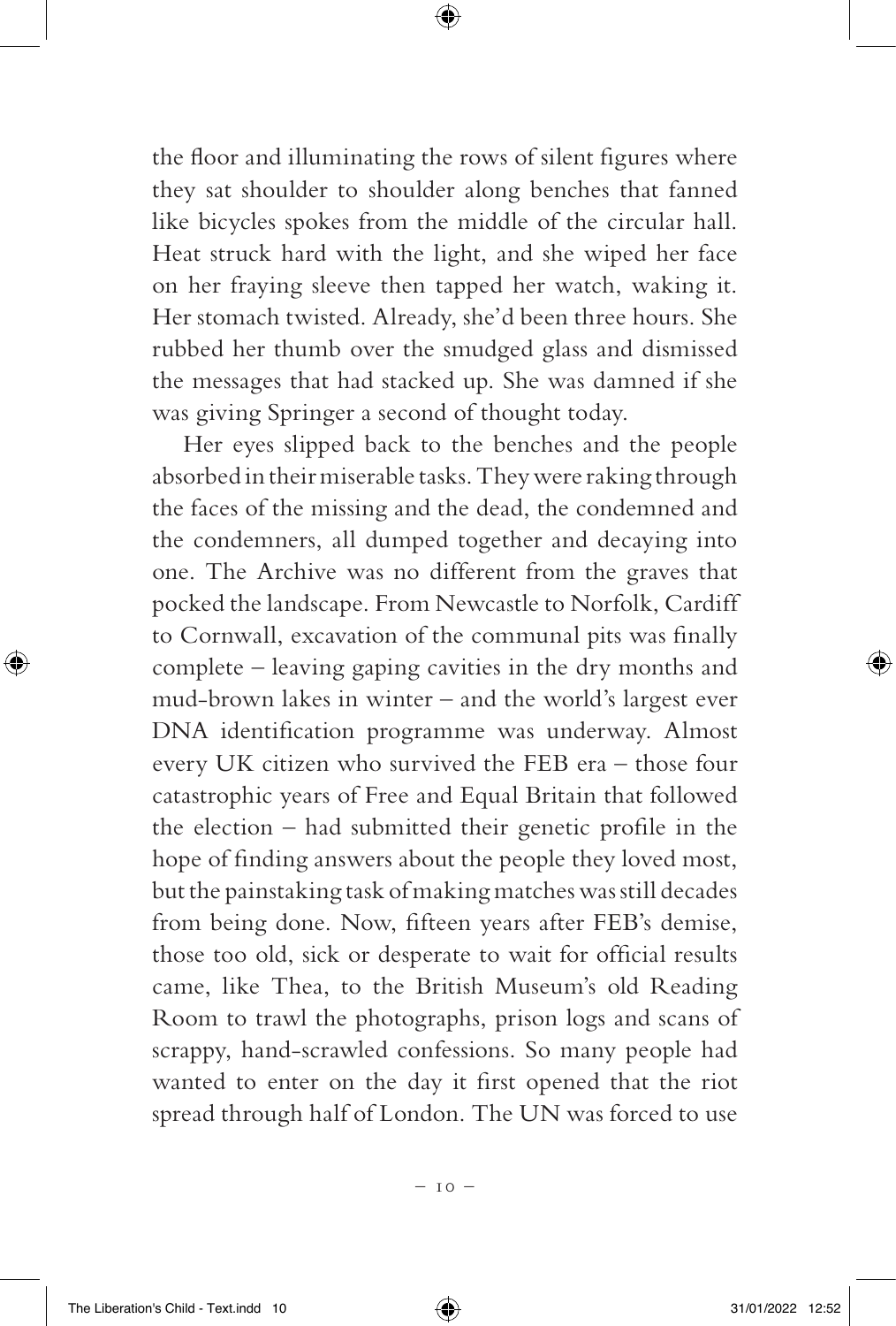the cannons, and images of raging, water-soaked survivors facing off with black-clad soldiers were beamed around the globe. *Is Britain Relapsing?* the headlines read. The Archive still always had a line at the door. New information was added almost daily – every fresh DNA result listed, every newly surfacing FEB-era photograph or snippet of data logged. It drew back wave after wave of the grief-stricken.

Except these people weren't like Thea. Not really. Thea knew what had happened to her parents. She wanted to know *who* did it. She pressed the balls of her hands into her tired eyes, listening to the collective hiss of whispered voices and the scribble of pens on paper. Beneath the Archive's church-like canopy, she felt the weight of unsaid prayers. When she finally found his face, she would remember. She knew she would. When she looked into his eyes, there wouldn't be doubt.

'Thea?'

Jemima's hand on her shoulder made Thea start. She looked up and flashed a mechanical smile, twitching her fingers and slipping her notebook underneath a sheet of blank paper before the old woman could see. For a while, when Thea had been pregnant, she'd been able to draw all sorts of things; the sycamore by the underpass that led to the Roundhouse, or the birds darting and dipping above the towers, or the skyline from her window. They were just scraps of the whole – leaves and gliding wings and streaks of cloud behind the concrete – but they were there. They were something. Now she was back to scribbling little more than the same face that she strained to remember, unsure whether each sketch honed his details or blunted them, whether her pencil took her closer or further away.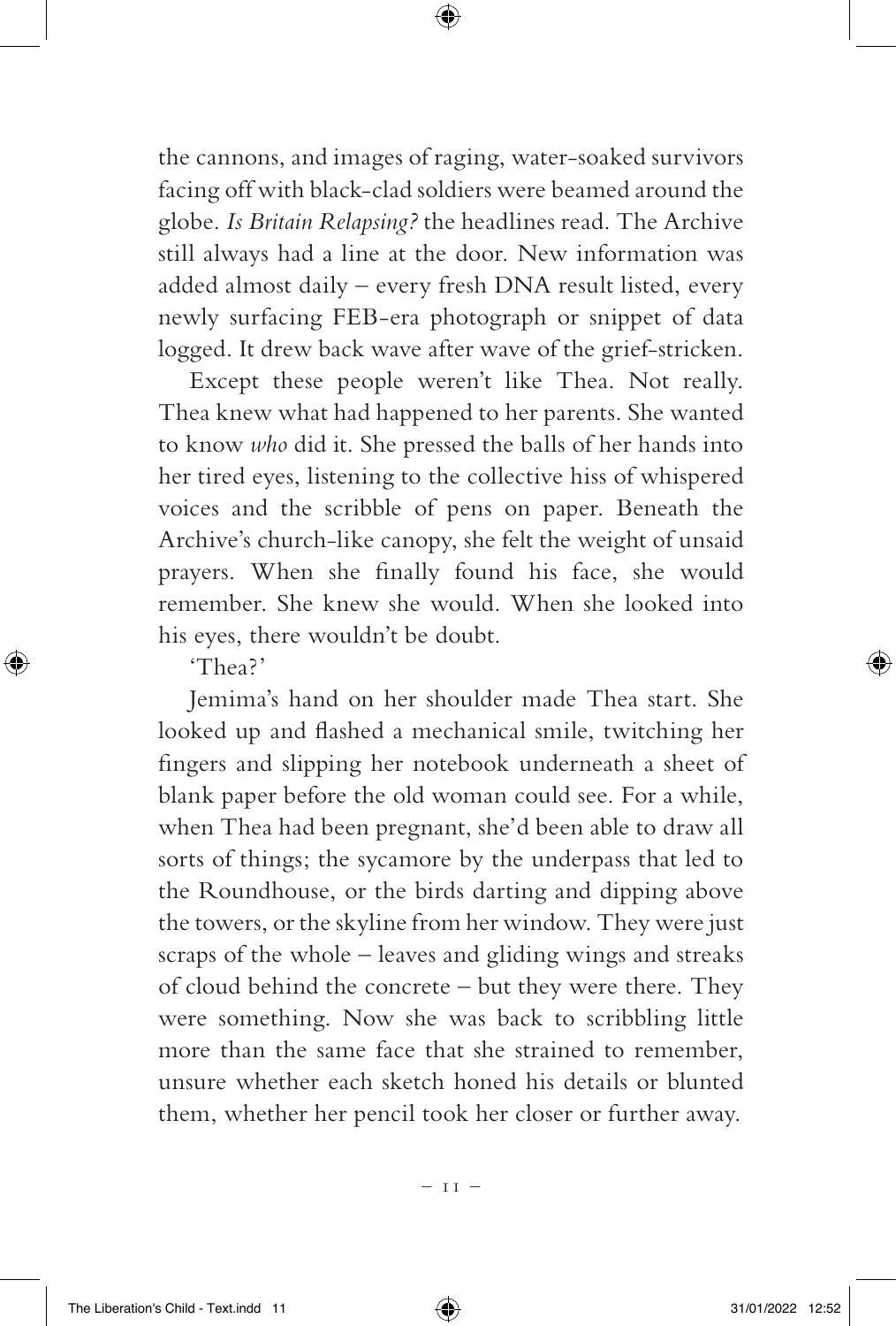'Hi, Mima,' she said, letting her friend kiss her cheek.

Jemima dropped into the chair at Thea's side and placed a book on the desk. *The Infinite Horizons of Space* by S.F. Leckie. She rubbed a wrinkled paw on Thea's thigh. 'Perhaps this one will be your passion, sweet pea? Perhaps you'll be the first person from the Gritstone Estate in space, eh?'

Despite herself, Thea let her smile settle in. She knew Jemima's game. *You need to find something that you love, Theodora. What makes your heart sing? Let it lead you to the future. Away from London.* Away from the past was what she meant. Thea had tried to explain that she couldn't – she wasn't ready – but Jemima persisted. *One day, sweet pea. One day, it'll be time.* Thea picked up the book and slipped it into her rucksack. Jemima had given her a pamphlet about veterinary nursing last week and a biography of famous female journalists the week before. Once, she'd brought a book on how to build racing cars. Another day, it was *The Easy Way to Learn Mandarin*. Thea knitted her fingers over Jemima's, linking into them. 'Maybe, Mima,' she said, and squeezed. 'You never know.'

A grin stretched across Jemima's face, and she pulled a bar of chocolate from her pocket, peeling back the wrapper and bending the soft brown oblong until it broke in two. 'Have you eaten today?' She passed Thea the bigger chunk.

Thea slipped the sticky sweetness into her mouth and nodded as it melted on her tongue. Jemima stared for longer than she needed to, and Thea's eyes dipped as she felt her lie exposed. There wasn't anyone in her life – perhaps not anyone anywhere – more giving of their time and kindness than Jemima Earl. When Thea had first staggered through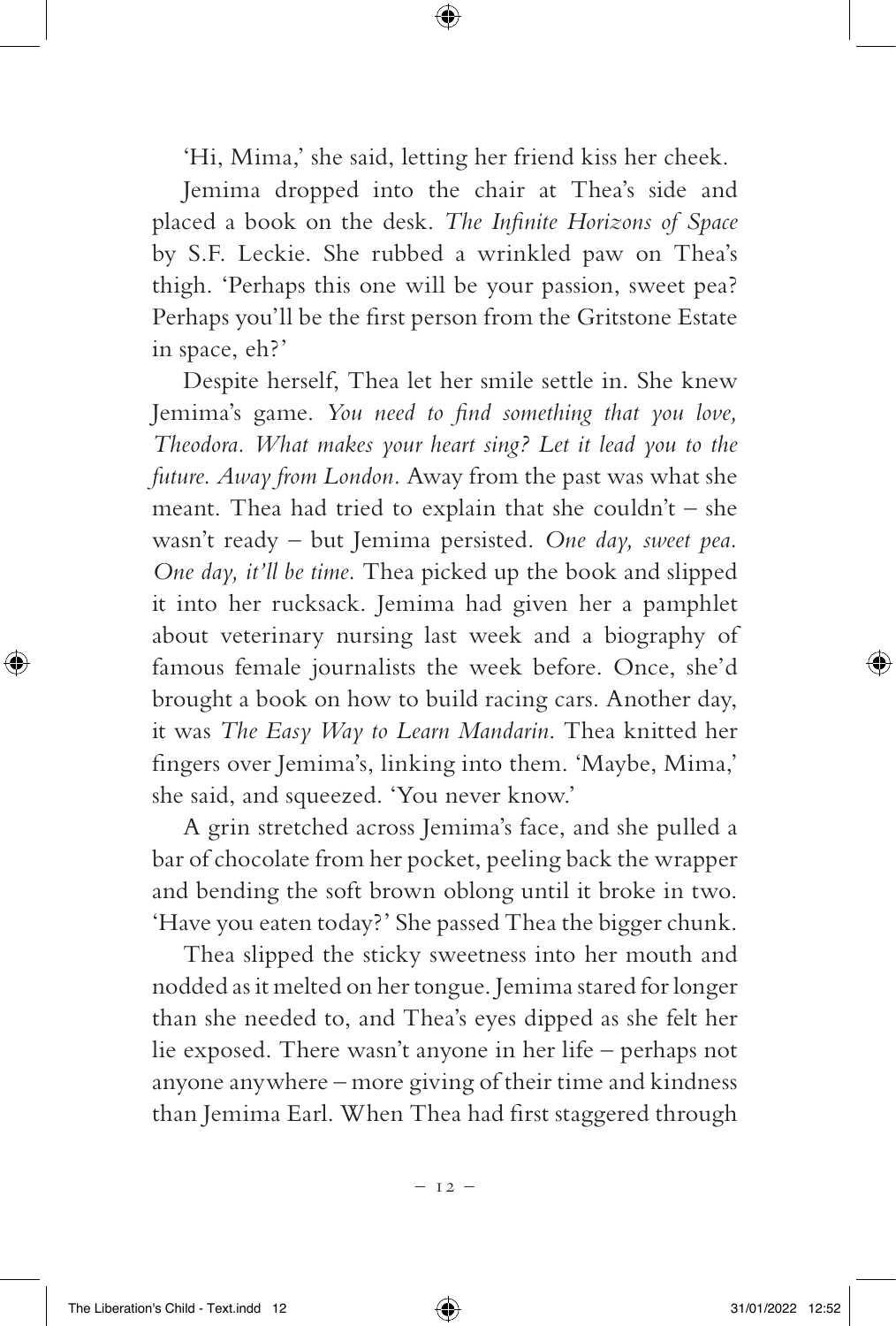the Archive's doors as a teenager, overawed and afraid but utterly desperate, Jemima had plucked her from her knees and helped her through. She had taught Thea to read beyond her basic, stunted schooling and gifted her book after beautiful book. Jemima always checked she'd eaten, bringing her iced buns and apples and packets of papery crumbed ham. For year after year, she made Thea cups of tea, and sat and listened. She told Thea gently when it was time to turn her screen off, and she let her sit in silent, simmering fury until she'd calmed enough to face the long walk home. There wasn't anyone else to whom Thea had been able to tell the story of what happened – she didn't know anyone who had not been at the Roundhouse that day to see it, and that was entirely, unbearably different – but Jemima had teased the thorns of it out of her. Slowly and tenderly, she'd done her best to dress the wounds. She was one of those rare, precious people with the ability to always find the positives, and to give more than she took. Thea never fully understood why Jemima had chosen her to give to, but after years of no one else caring, she felt so glad to have a friend.

Nobody knew the Archive better than Jemima, either. Before FEB, she had worked as a school librarian, and when the moment came, she'd been swift and shrewd in snapping up a safer job. She'd worked in Whitehall for the full four years, organising the incarceration records. She once told Thea that she'd known eventually the world would come for justice, and she kept those records as clean, clear and detailed as she could, so that one day there would be evidence of who had blood on their hands. Thea swallowed the melted chocolate and dragged her knuckles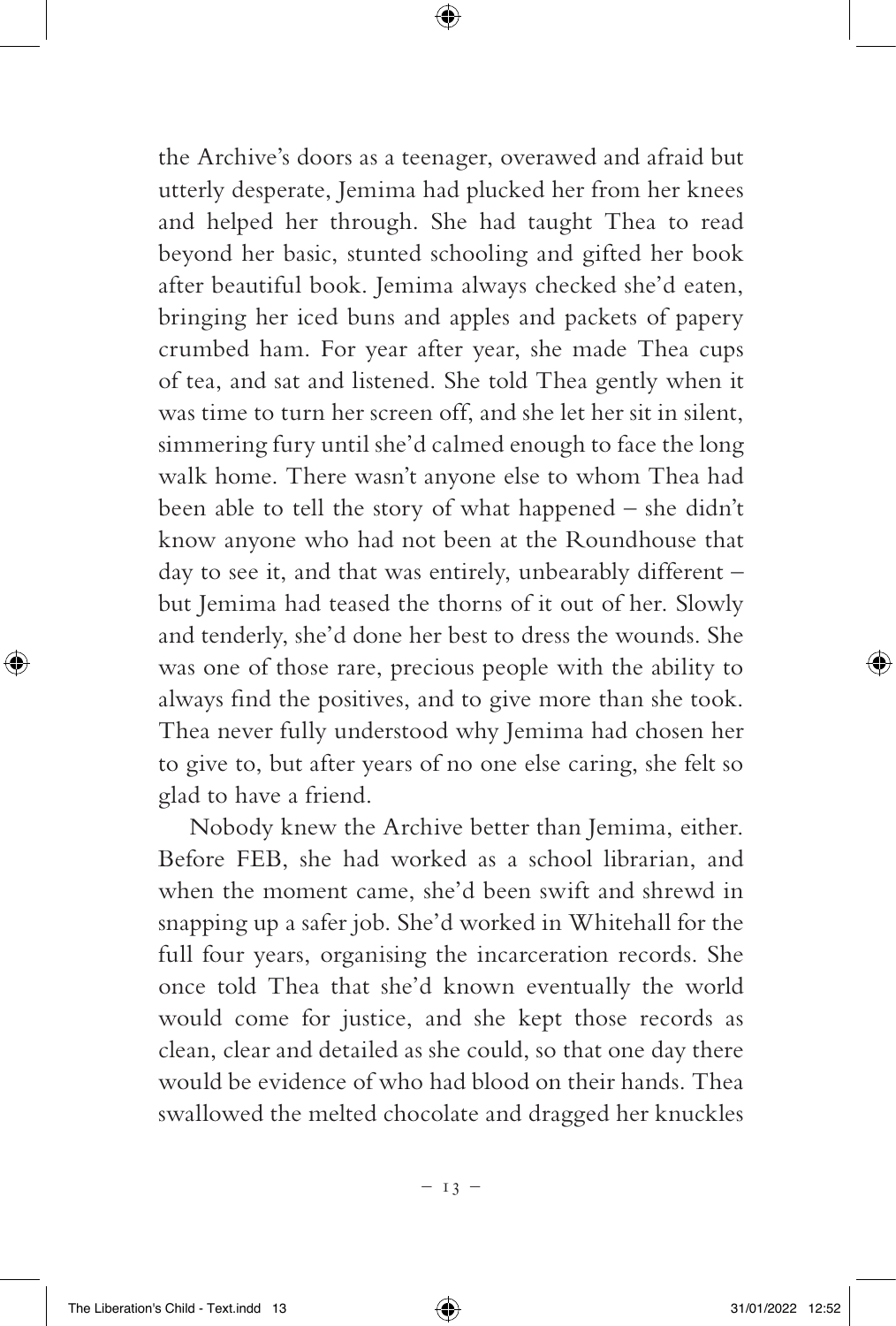across her mouth. On the far side of the room, she could see the guard at the Archive's security desk skipping through the rolling news bulletins on her own screen. Every page was an image of the courthouse, the plush light-wood interiors or the grand stone facade. The guard paused on a page and took a bite of her sandwich. The video was soundless, but the pictures were unmistakable. They were the same ones that beamed from practically every screen in the city. There was a lone man in the dock with his arms folded, defiant. He looked down through the bottom of his spectacles. A lump lodged in Thea's windpipe. One man and one trial was better than nothing, apparently, but was there anyone who didn't have blood on their hands? The trial was nearing completion, the verdict due in just a few days, and the defendant and the decision of the stern, glossy-haired female judge that presided over him was all anyone could talk about.

Jemima followed the line of Thea's stare. She drew a thin breath. 'You've been here a lot this week, Thea,' she said quietly. 'Even for you.'

Thea's eyes sunk to her lap. She flicked her head.

'I don't know whether to worry more when I see you or when I don't.'

'I'm doing OK.'

'You sure?'

She nodded. She wasn't sure. She rarely felt sure. It had always soothed her to come here, or at least she could pretend that it did for a short while – for the seconds, minutes and hours when she felt that she was moving forward, working through options, making progress and inching closer. Recently she found herself having to stay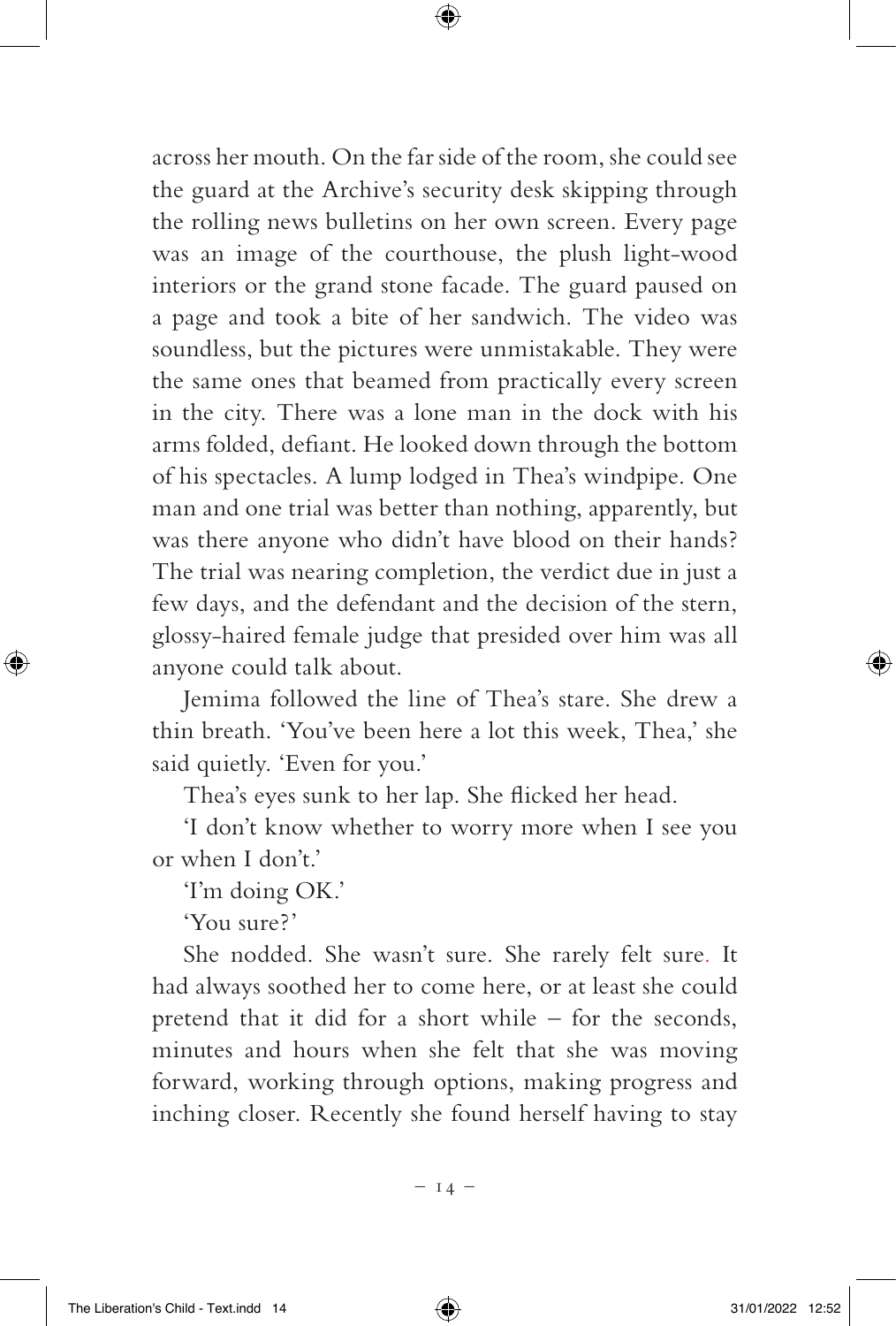longer and longer and work harder and harder to feel any relief. But what else could she do? She couldn't bear to stay at home and hear the sounds of families through the Roundhouse's walls: the laughs and disagreements of everyday supper times, the toddler upstairs with his flatfooted scampering, Nina Farrell's newborn as his squall rang down the hall. She sniffed, and her hand slid to her belly. It was still bigger than it should have been, soft like dough and with puckered skin. This morning, the wound had been weeping again.

Jemima knew Thea's thoughts. Her frown thickened. 'How's the pain?'

Thea shrugged. Another lie would not get through, she knew. 'About the same. It comes and goes.'

'Still bleeding?'

'A little'

'You need to see a doctor. Get yourself another lasering.'

Thea picked at her chewed, stumpy pencil. They both knew she didn't have the credits for that. Loss gnawed at her. She had called the baby Laurel, even before the girl was born. There were not many memories Thea had of her parents, fewer still where they were happy, but she remembered the one holiday that the three of them took to Devon the year before the election, when things like that could still be done. They caught a coach with tokens they'd saved from the newspaper, and she'd beat her father in a running race along the beach at Dawlish when he'd pretended to trip in the warm, coarse-grained sand. She'd saved a photograph from that day to her Archive homepage. Andreas and Rose Baxter and five-year-old Thea, beaming. She could see the edge of it peeping